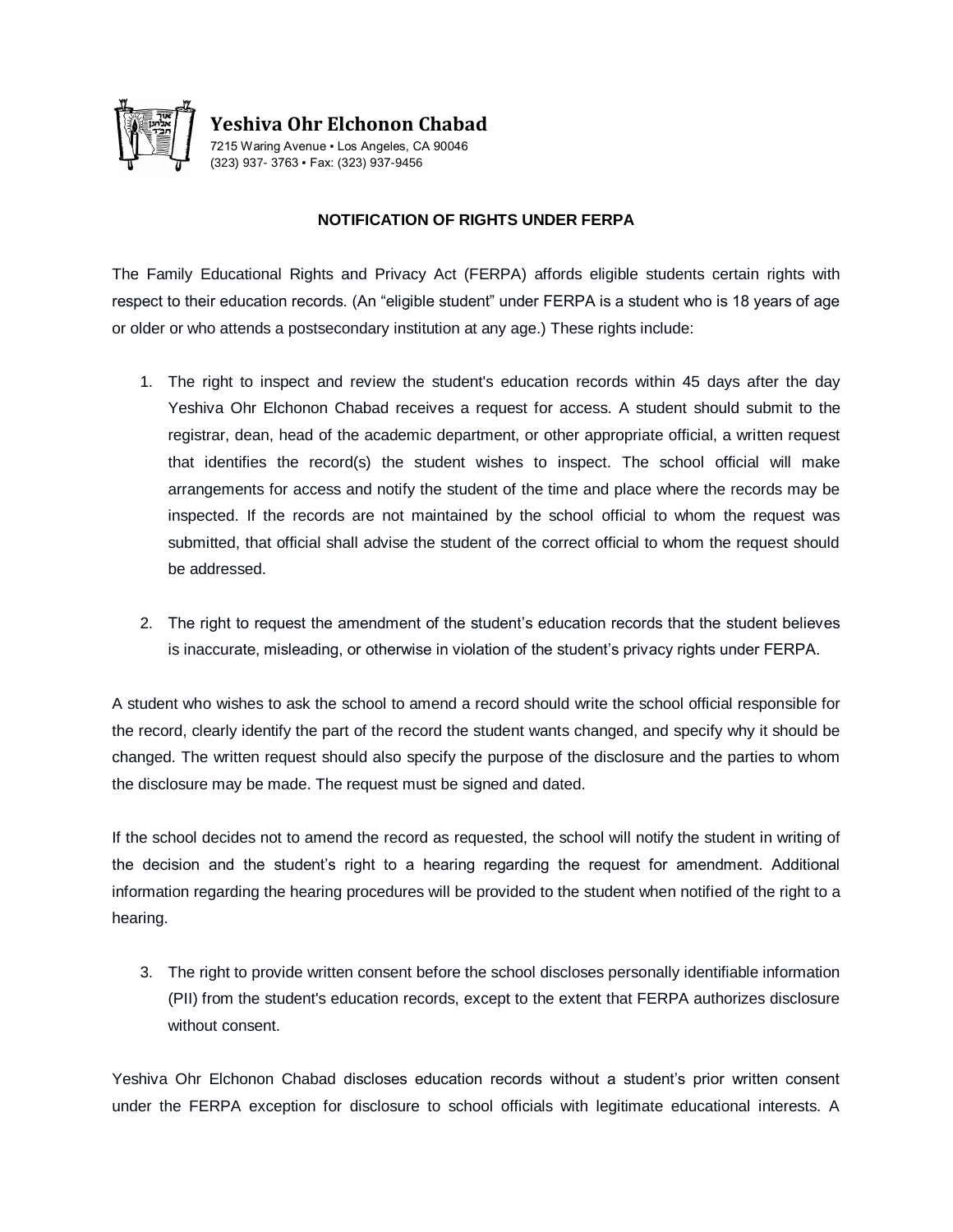school official typically includes a person employed by the school in an administrative, supervisory, academic, research, or support staff position (including law enforcement unit personnel and health staff); a person serving on the board of trustees; or a student serving on an official committee, such as a disciplinary or grievance committee. A school official also may include a volunteer or contractor outside of the school who performs an institutional service of function for which the school would otherwise use its own employees and who is under the direct control of the school with respect to the use and maintenance of PII from education records, such as an attorney, auditor, or collection agent or a student volunteering to assist another school official in performing his or her tasks. A school official typically has a legitimate educational interest if the official needs to review an education record in order to fulfill his or her professional responsibilities for the school.

The school also discloses education records without consent to officials of another school in which a student seeks or intends to enroll.

4. The right to file a complaint with the U.S. Department of Education concerning alleged failures by Yeshiva Ohr Elchonon Chabad to comply with the requirements of FERPA. The name and address of the office that administers FERPA is:

Family Policy Compliance Office U.S. Department of Education 400 Maryland Avenue, SW Washington, DC 20202

FERPA permits the disclosure of PII from students' education records, without consent of the student, if the disclosure meets certain conditions found in § 99.31 of the FERPA regulations. Except for disclosures to school officials, disclosures related to some judicial orders or lawfully issued subpoenas, disclosures of directory information, and disclosures to the student, § 99.32 of FERPA regulations requires the institution to record the disclosure. Eligible students have a right to inspect and review the record of disclosures. A postsecondary institution may disclose PII from the education records without obtaining prior written consent of the student —

 To other school officials, including teachers, within Yeshiva Ohr Elchonon Chabad whom the school has determined to have legitimate educational interests. This includes contractors, consultants, volunteers, or other parties to whom the school has outsourced institutional services or functions, provided that the conditions listed in § 99.31(a)(1)(i)(B)(*1*) - (a)(1)(i)(B)(*3*) are met. (§ 99.31(a)(1))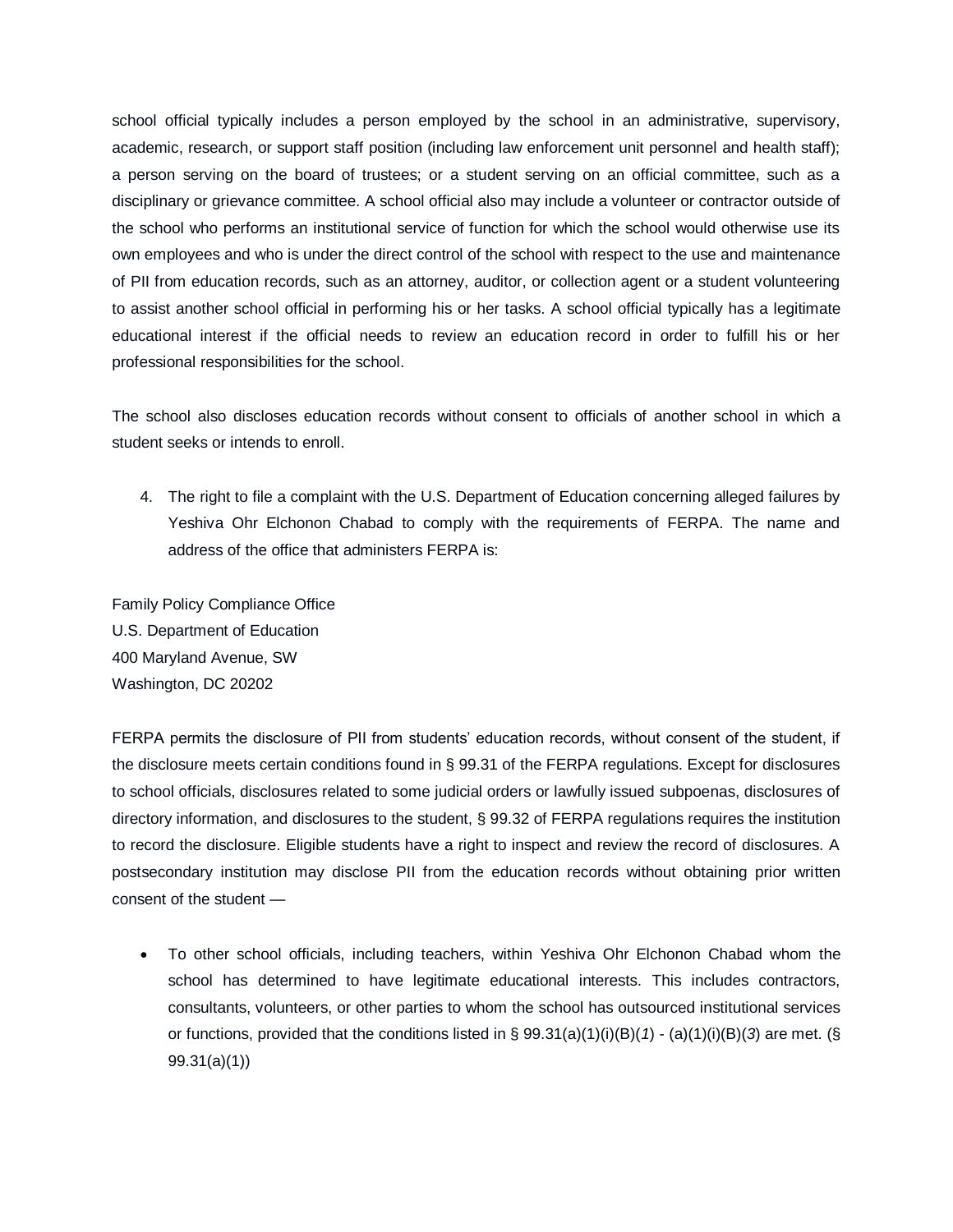- To officials of another school where the student seeks or intends to enroll, or where the student is already enrolled if the disclosure is for purposes related to the student's enrollment or transfer, subject to the requirements of § 99.34. (§ 99.31(a)(2))
- To authorized representatives of the U. S. Comptroller General, the U.S. Attorney General, the U.S. Secretary of Education, or State and local educational authorities, such as a State postsecondary authority that is responsible for supervising the university's State-supported education programs. Disclosures under this provision may be made, subject to the requirements of §99.35, in connection with an audit or evaluation of Federal- or State-supported education programs, or for the enforcement of or compliance with Federal legal requirements that relate to those programs. These entities may make further disclosures of PII to outside entities that are designated by them as their authorized representatives to conduct any audit, evaluation, or enforcement or compliance activity on their behalf. (§§ 99.31(a)(3) and 99.35)
- In connection with financial aid for which the student has applied or which the student has received, if the information is necessary to determine eligibility for the aid, determine the amount of the aid, determine the conditions of the aid, or enforce the terms and conditions of the aid. (§ 99.31(a)(4))
- To organizations conducting studies for, or on behalf of, the school, in order to: (a) develop, validate, or administer predictive tests; (b) administer student aid programs; or (c) improve instruction. (§ 99.31(a)(6))
- To accrediting organizations to carry out their accrediting functions.  $(\S$  99.31(a)(7))
- To parents of an eligible student if the student is a dependent for IRS tax purposes. (§ 99.31(a)(8))
- To comply with a judicial order or lawfully issued subpoena, to proceed with or defend against the legal action. (§ 99.31(a)(9))
- To appropriate officials in connection with a health or safety emergency, subject to § 99.36. (§ 99.31(a)(10))
- The information the school has designated as "directory information" under § 99.37. (§ 99.31(a)(11)) name, student status, marital status, spouse's name, telephone number, address, date of birth, place of birth, dates of attendance, degrees granted, dates degrees granted, names of prior institutions attended, chavrusas, chaburas, roommates, photos, dormitory building/room numbers, seat information, parents' and parents in-law's names, addresses, occupations, congregations, and similar background information.

Note: Students have the right to restrict the sharing of directory information. Students who wish to make such a request must contact the registrar's office, and submit the request in writing within 90 days from the beginning of the semester. Once a student requests that the school not disclose directory information,